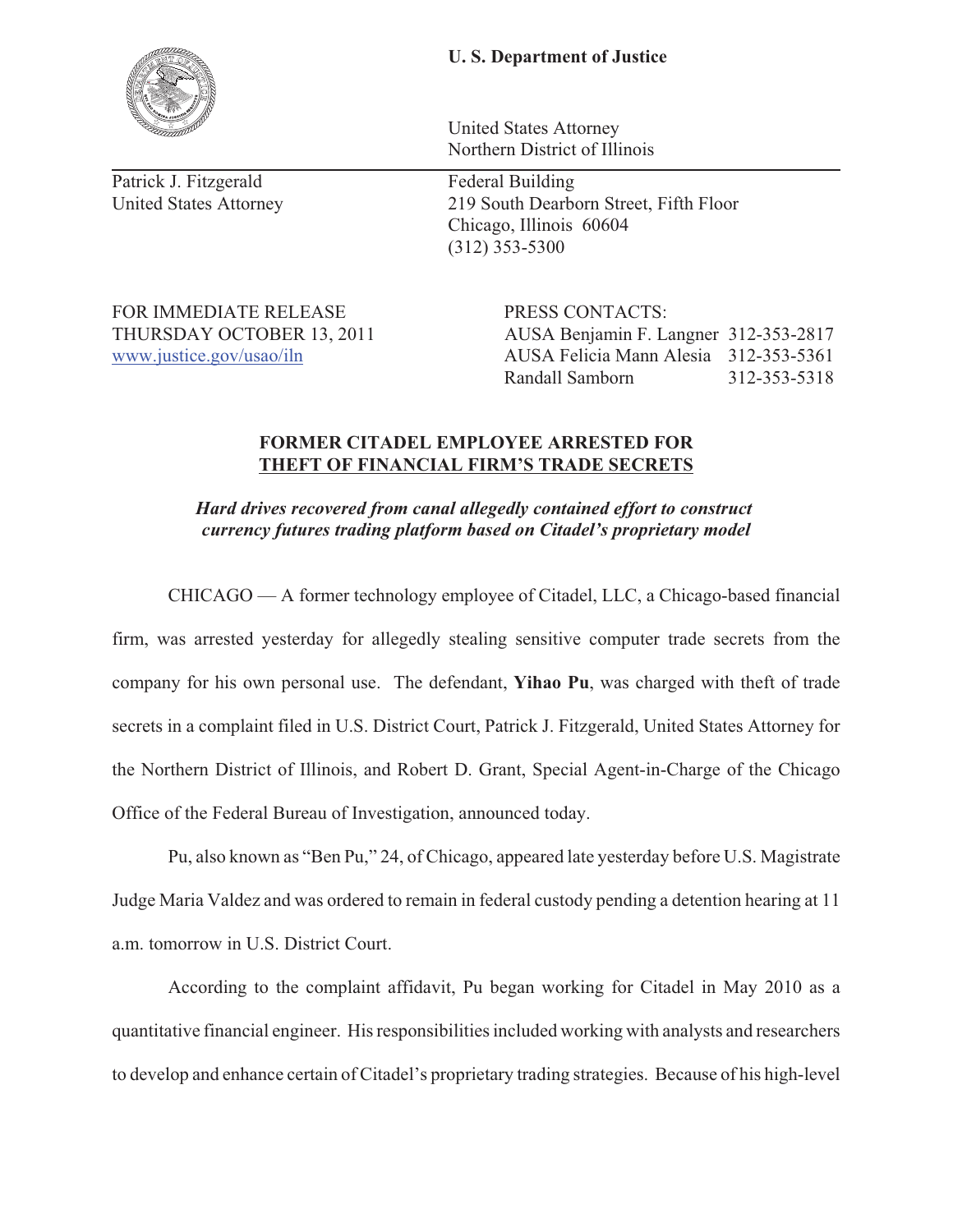computer skills, he was assigned various computer-based tasks, and he assisted with the trade/order placement logic and helped to debug the trading strategies after they were developed. Pu was permitted to use his office computer to access a folder stored on Citadel's servers that contained information and data related to predictions signals commonly referred to as "alphas," which are the building blocks of Citadel's automated electronic trading algorithms and strategies. The alphas use incoming market data and other information to predict the movement of investment instruments and relevant market activity.

The alphas have inherent value to Citadel's business and if another company gained access to the alphas, it might be able to develop or improve a competing business. Even if an individual trading alone obtained and made trades based on Citadel's alphas, those trades would compete with Citadel's trades and limit or eliminate the profits that Citadel could make using its proprietary trading strategies. Citadel expends extensive resources to safeguard the secrecy of its alphas and other trade secrets. Pu's work computer was programmed not to recognize such electronic storage devices as external hard drives or thumb drives, and Pu had signed a confidentiality agreement with the company, the affidavit states.

On Aug. 25, employees in Citadel's information technology department noticed and reported that Pu had an unusually large amount of data and programs associated with his user profile on Citadel's computer systems and the company began investigating his computer activities. The IT staff discovered that Pu had configured and was running two virtual computers on his Citadel computer. Pu also had downloaded several unauthorized programs, which, combined with the virtual computers, allegedly allowed him to bypass Citadel's security protocols and transfer files or data from his Citadel computer to an external storage device.

On Aug. 26, Citadel officials and attorneys confronted Pu about the unauthorized activity on his work computer and Pu insisted to them that had only uploaded academic papers and music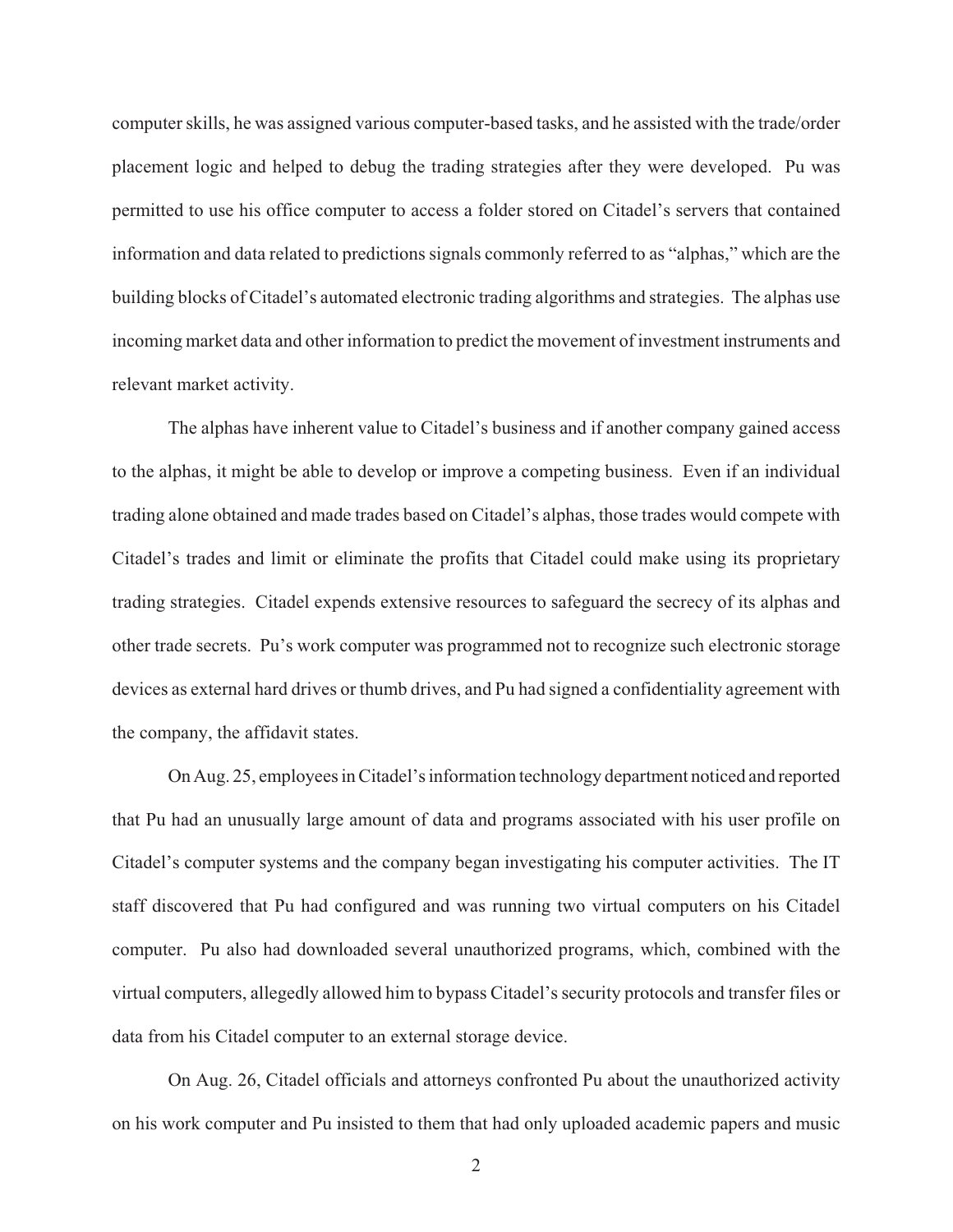files from his Citadel computer to his mobile phone. Citadel attorneys asked Pu to retain all of his personal computers and electronic storage devices while the company continued its investigation, according to the complaint.

A friend of Pu's (Individual A) told agents that he was at Pu's apartment with Pu and others twice on Aug. 26. That night, Pu, Individual A and another person loaded a desktop computer, hard drives and other computer equipment into Individual A's car. On Aug. 27, Pu set up the computer equipment in Individual A's apartment and allegedly spent portions of that day and the next day "cleaning" the hard drives. About 9 p.m. on Aug. 28, Pu allegedly called Individual A and told Individual A to "just dump everything" except for one particular hard drive that Pu had earlier identified for Individual A. Individual A told agents that he drove from his apartment looking for a place to dump the computer equipment before finally throwing a bag containing the hard drives given to him by Pu over a fence into the sanitary canal off Sheridan Road near the Wilmette Harbor. The next day, Individual A gave the retained hard drive that Pu indicated was the most important to the office manager for his attorney. The same day, Individual A accompanied representatives of a private forensic investigation firm and others to the canal and he showed them where he threw the computer equipment. The next day, a diver recovered six hard drives from the canal in the same location identified by Individual A.

The charges allege that a forensic analysis revealed that thousands of files had been stored on and later deleted from one of the hard drives. The files were able to be retrieved, however, and were found to contain certain of Citadel's alpha data and other proprietary information. Other hard drives also allegedly contained proprietary information belonging to Citadel, as well as computer source code that appeared to belong to a company that Pu worked for before Citadel. This hard drive led investigators with the private forensic firm to access a website containing text files, written